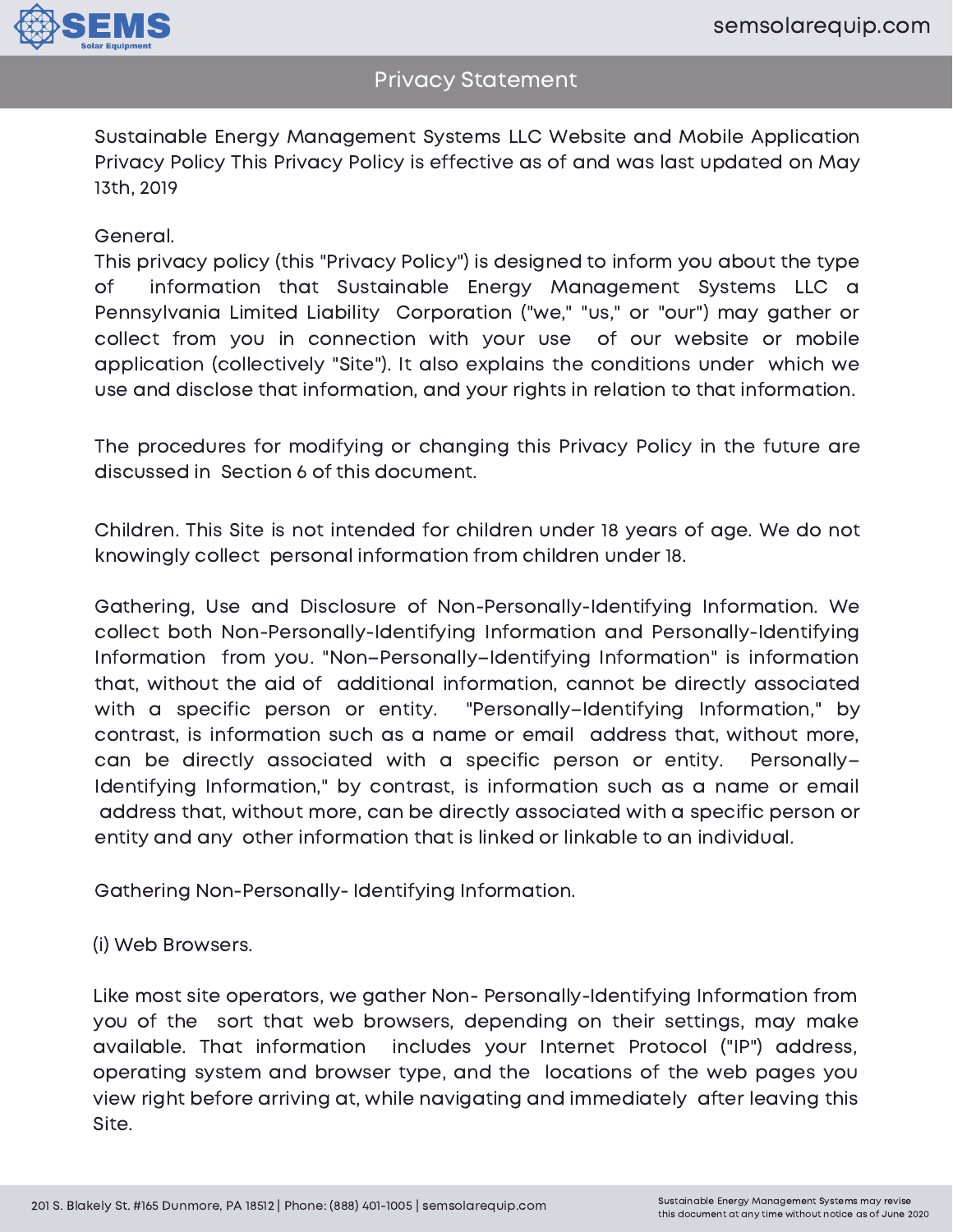

(ii) Web Cookies.

A "Web Cookie" is a string of information that a site stores on your computer, and your browser provides to this Site, each time you submit a query to this Site. We may use Web Cookies to track the pages that you visit during each Site session, both to help us improve your experience and to help us understand how this Site is being used.

IF YOU DO NOT WISH TO HAVE WEB COOKIES PLACED ON YOUR COMPUTER, YOU SHOULD SET YOUR BROWSER TO REFUSE WEB COOKIES BEFORE ACCESSING THIS SITE, WITH THE UNDERSTANDING THAT CERTAIN FEATURES OF THIS SITE MAY NOT FUNCTION PROPERLY WITHOUT THE AID OF WEB COOKIES. IF YOU REFUSE WEB COOKIES, YOU ASSUME ALL RESPONSIBILITY FOR ANY RESULTING LOSS OF FUNCTIONALITY.

(iii) Web Beacons.

A "Web Beacon" is an object that is embedded in a web page. It is usually invisible to you but allows site operators to check whether you have viewed a particular web page or email communication. We may place Web Beacons on pages of this Site. You may not decline Web Beacons. However, they may be rendered ineffective by declining all cookies or modifying your browser setting to notify you each time a cookie is tendered and permit you to accept or decline cookies on an individual basis.

Use of Non-Personally-Identifying Information.

We analyze Non–Personally–Identifying Information gathered from users of this Site to help us better understand how this Site is being used. By identifying patterns and trends in usage, we are able to better design this Site to improve your experiences, both in terms of content and ease of use. We link information gathered using Non- Personally-Identifying Information to Personally-Identifying Information.

Disclosure of Non-Personally- Identifying Information.

From time to time, we may also release the Non–Personally–Identifying Information gathered from Site users in the aggregate, such as by publishing a report on trends in the usage of this Site.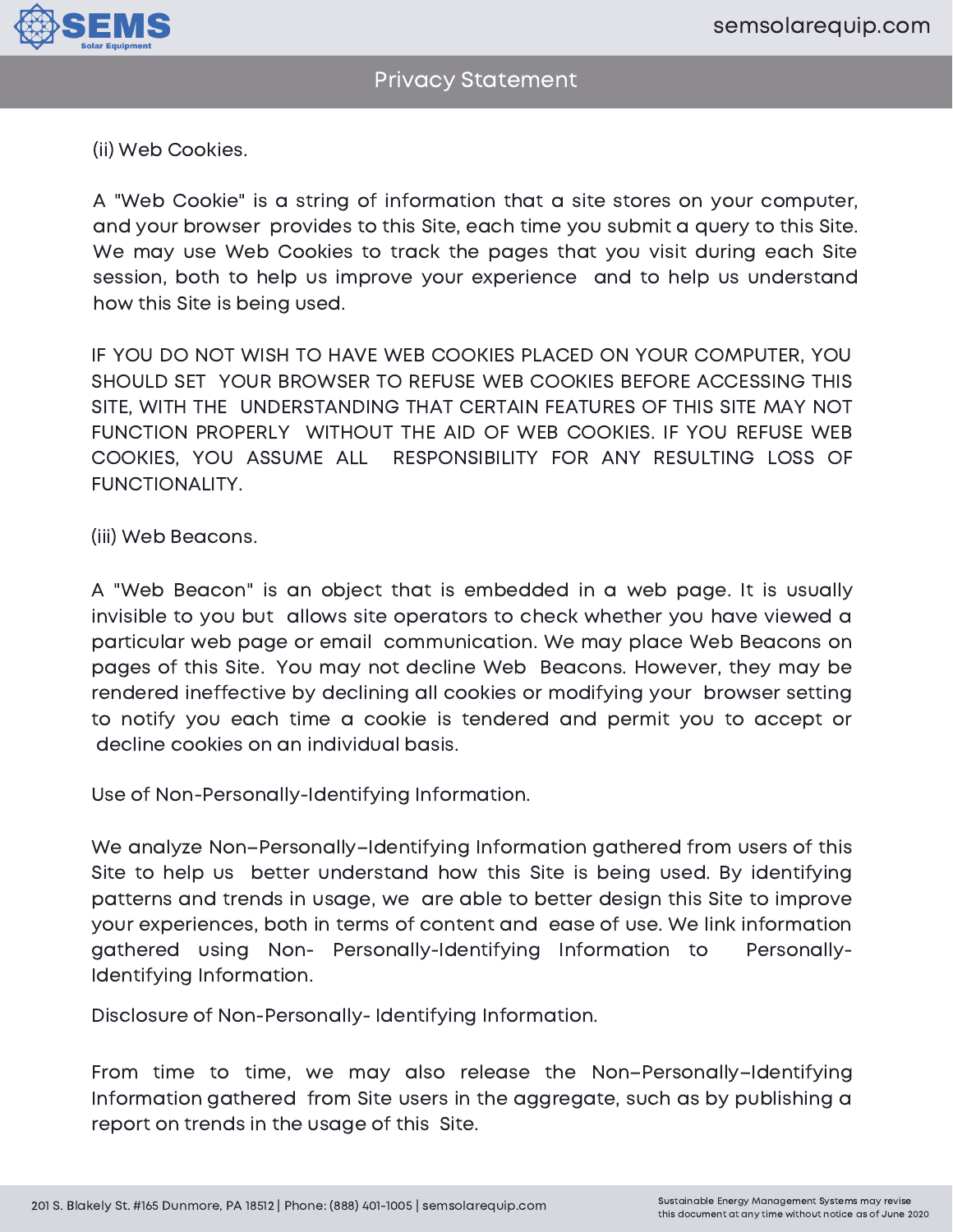

Collection Use and Disclosure of Personally–Identifying Information. We will not disclose your Personally-Identifying Information to third parties unless we obtain your permission to do so at the time, we collect it, except as set forth below:

Registration and Other Information.

When you register with this Site, you may be asked to disclose Personally-Identifying Information. You may also choose to submit Personally-Identifying Information to us when you send us an email or use any interactive features and services that we may make available from time to time on this Site.

Information that we Collect Regarding your Household Solar Power Use. When you purchase or lease a solar system from us or from one of our distributors, you provide us with certain personal details about you or your household, and give us access to information about the use of this solar system by your household, such as the energy produced, the energy utilized, or the time of the day when the energy is utilized. This data is incorporated into our monitoring system and used for various purposes, such as to monitor the activity of your solar system or provide you with services that you have agreed to receive.

Material You Choose to Reveal in On-line Forums, Blogs, Message Boards, Chat Rooms or Similar Locations.

You may post Personally-Identifying Information on areas of this Site that may be viewed by other users or the public, although we recommend that you do not do so. We urge you to use good judgment and not post Personally-Identifying Information that you do not want other users to know.

YOU ASSUME ALL RESPONSIBILITY FOR ANY LOSS OF PRIVACY OR OTHER HARM RESULTING FROM YOUR VOLUNTARY DISCLOSURE OF PERSONALLY-IDENTIFYING INFORMATION.

Material you Choose to Reveal to Friends About Your Sustainable Energy Management Systems array by Means of your mobile device

DMCA Infringement Notifications, Notices of Violations of Site Terms of Service and Other Communications Directed to Us.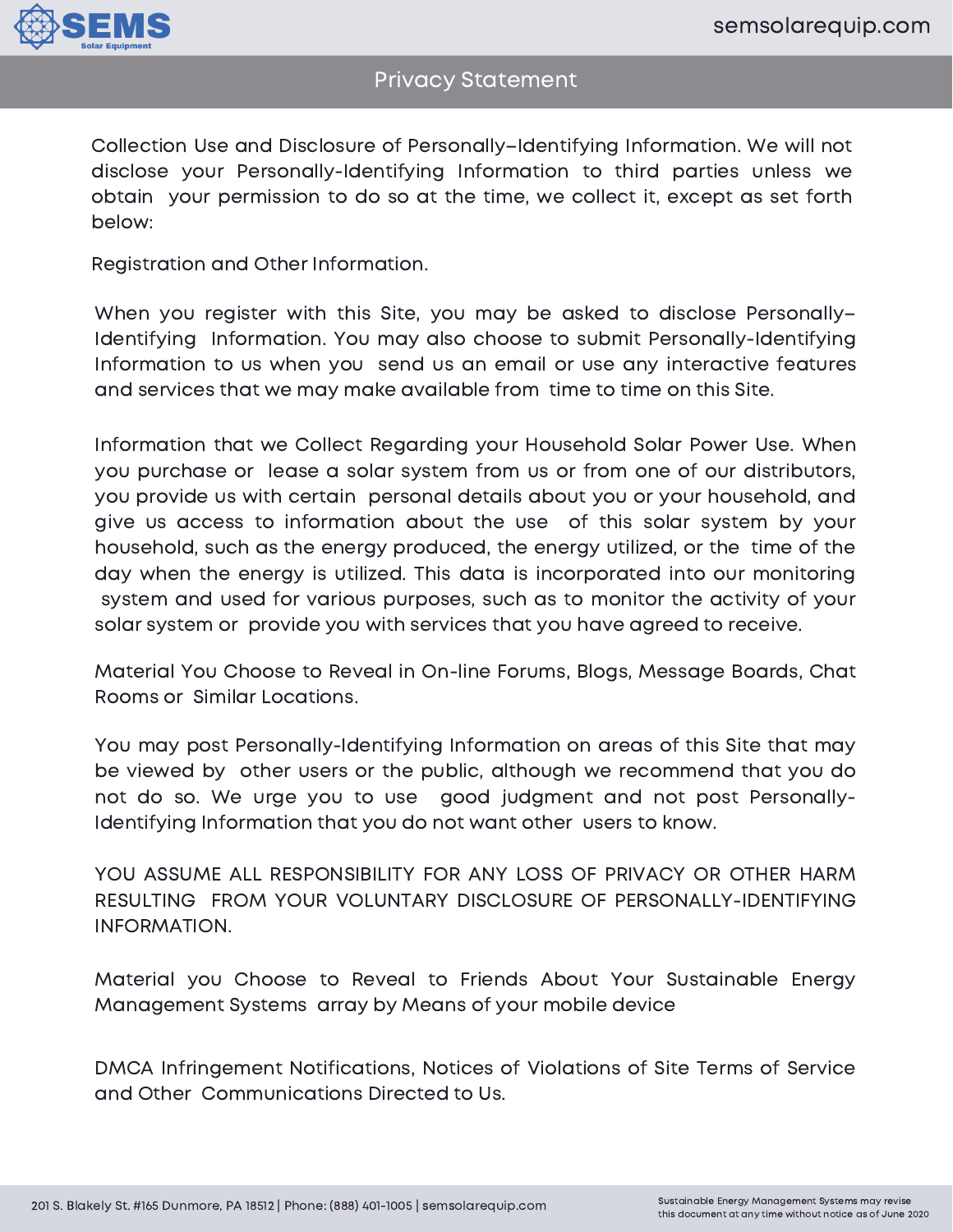

By submitting a Digital Millennium Copyright Act ("DMCA") Infringement Notification or other communication (including communications about content stored on or transmitted through this Site), you consent to have this communication forwarded to the person or entity who stored or transmitted the content addressed by your communications in order to facilitate a prompt resolution. For notices other than DMCA Infringement Notifications, upon request, we will edit out your name and contact information. However, DMCA Infringement Notifications (including any Personally-Identifiable Information set forth in the notifications) will be forwarded as submitted to us without any deletions.

Surveys.

From time to time, we may also ask you to participate in surveys designed to help us improve this Site. Any Personally-Identifying Information provided to us in connection with a survey will be used only in relation to that survey and will be disclosed to third parties not bound by this Privacy Policy only in nonpersonally-identifying, aggregated form.

Contests, Giveaways and other Promotions.

From time to time, we may offer you the opportunity to participate in contests, giveaways and other promotions. Any information submitted in connection with promotions will be subject to the terms of the promotion, not this Privacy Policy. You will be given the option to consent to the use of your Personally-Identifying Information at the time you sign up for the promotion. You will not be required to participate in any promotion.

### Security.

We take reasonable precautions to protect the security of your information. However, neither people nor security systems are foolproof. Therefore, while we use reasonable efforts to protect your Personally-Identifying Information, we cannot guarantee its absolute security. Any unauthorized access to or use of this Site or information collected and maintained by this Site should be immediately brought to our attention by sending us an email at: contact@reflectivesolartracker.com.

Storage of Personally Identifying Information Outside of the United States and Canada.

Personally-Identifying Information may be stored on servers outside of the United States and Canada, and, as a result, may be subject to access requests from law enforcement in other jurisdictions.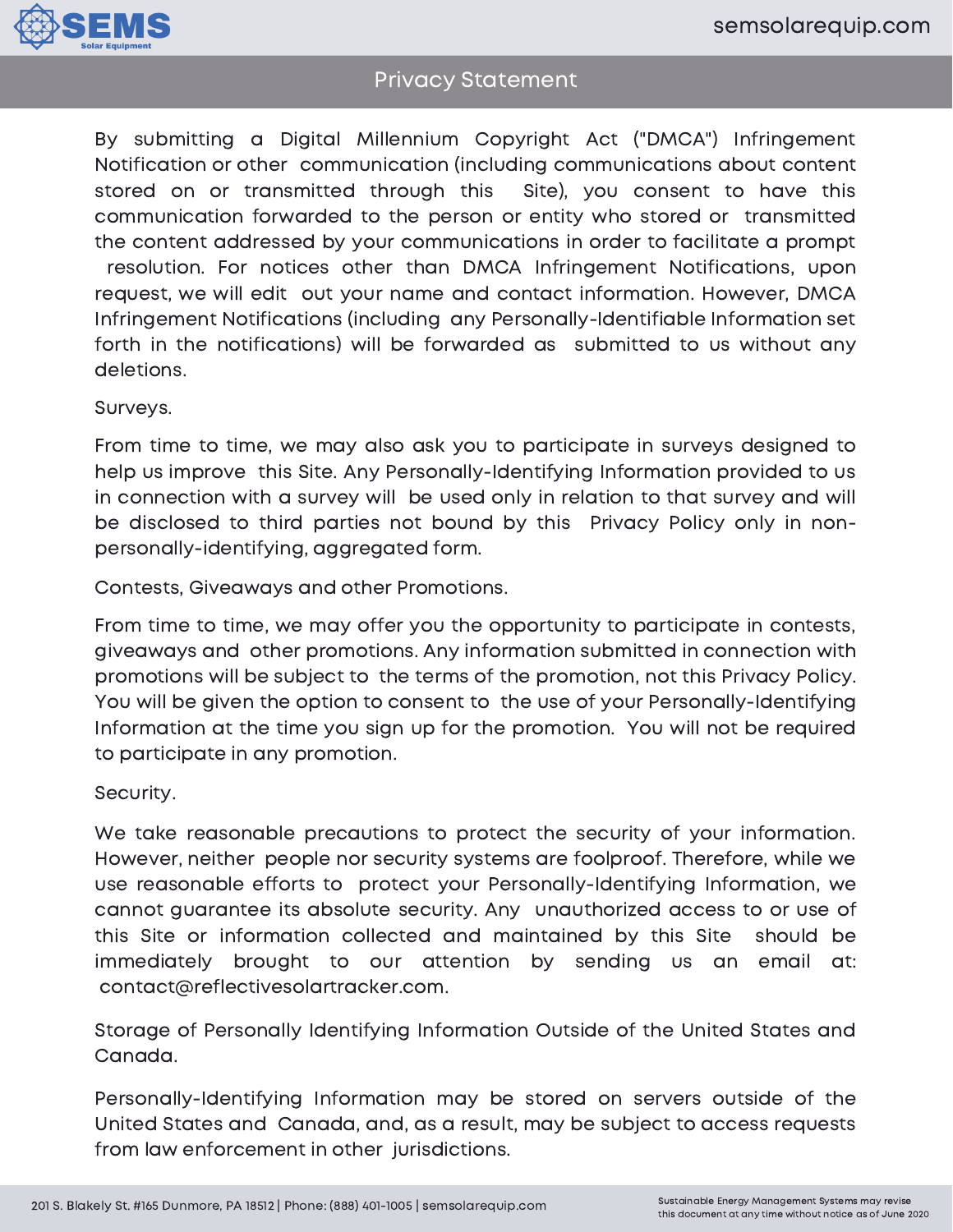

Other.

Notwithstanding any other provision in this Privacy Policy, we will disclose Personally Identifying Information in the following limited circumstances:

(i) Employees, Third-Party Processors and Third-Party Service Providers. We will disclose Personally-Identifying Information to our employees, contractors, affiliates, distributors, dealers, vendors and suppliers who process Personally-Identifying Information on our behalf, participate with us in the provision or operation of this Site or provide you with services relating to your Solar Tracker System.

(ii) By Law, to Protect Rights and to Comply with Our Policies. We disclose Personally-Identifying Information if: (1) required to do so by law, or in response to a subpoena or court order; (2) we believe in our sole discretion that disclosure is reasonably necessary to protect against fraud, to (ii) By Law, to Protect Rights and to Comply with Our Policies. We disclose Personally-Identifying Information if: (1) required to do so by law, or in response to a subpoena or court order; (2) we believe in our sole discretion that disclosure is reasonably necessary to protect against fraud, to

(iii) Business Transfers; Bankruptcy.

We reserve the right to transfer all Personally-Identifying Information in our possession to a successor entity in the event of a merger, acquisition, bankruptcy or other sale of all or a portion of our assets. Other than to the extent ordered by a bankruptcy or other court, the use and disclosure of all transferred Personally- Identifying Information will be subject to this Privacy Policy, or to a new privacy policy if you are given notice of that new privacy policy and you affirmatively opt-in to accept it. Personally-Identifying Information submitted or collected after a transfer, however, may be subject to a new privacy policy adopted by the successor entity.

(iv) Marketing Communications. We may email you about products and services that we believe may be of interest to you. We may also provide your Personally-Identifying Information to third parties so that those third parties may directly contact you about products and services. If you wish to opt-out of receiving emails from us or from third parties, please follow the instructions at the bottom of each email.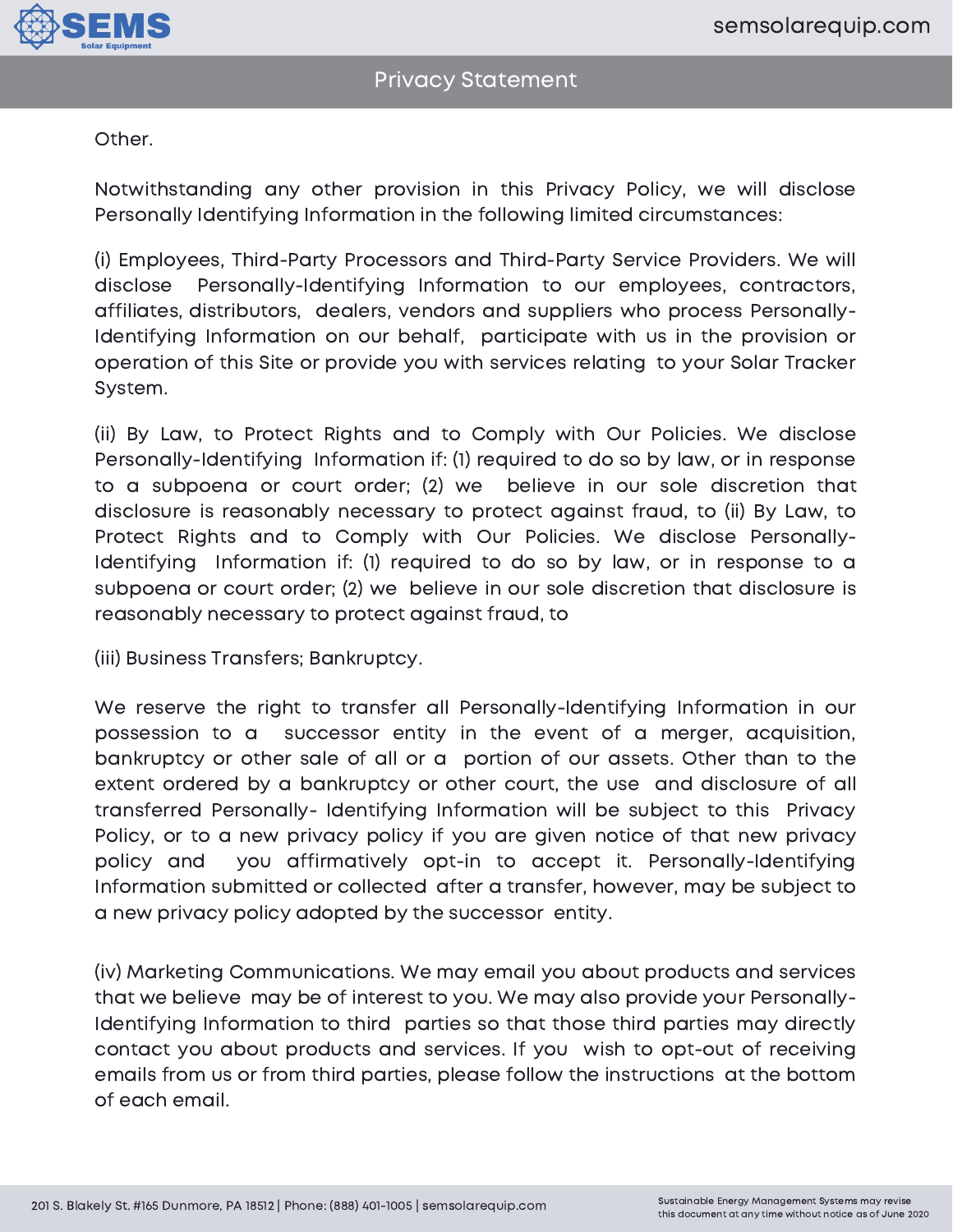

Collection and Use of Information by Third Parties.

Third parties other than our Third Party Processors and our Third Party Service Providers are under no obligation to comply with this Privacy Policy with respect to Personally-Identifying Information that you provide directly to those third parties or that those third parties collect for themselves. We do not control the third-party sites or applications that may be accessible through this Site. Thus, this Privacy Policy does not apply to information provided to third-party sites or gathered by the third parties that operate them. Before visiting a thirdparty site or using a third party application, whether by means of a link on this Site or otherwise, and before providing any Personally- Identifying Information to any third party, you should inform yourself of the privacy policies and practices (if any) of the third party responsible for that site or application, and should take those steps necessary to your discretion, to protect your privacy and security.

Do Not Track Policy.

California law requires that operators of websites and online services disclose how they respond to a Do Not Track signal and whether other third parties may collect personally identifiable information about an individual's online activities from their site or service.

Some browsers have incorporated "Do Not Track" features. Most of these features, when turned on, send a signal or preference to the website or online service that a user visits, indicating that the user does not wish to be tracked. Because there is not yet a common understanding of how to interpret Do Not Track signals, Sustainable Energy Management

Systems does not currently respond to Do Not Track signal. We continue to work with the online industry to define a common understanding of how to treat Do Not Track signals. However, in the meantime, if you do want your use of the Sustainable Energy Management Systems Service not to be tracked so that we can send you targeted advertisements, please contact us as indicated in the "Contact Us" section below.